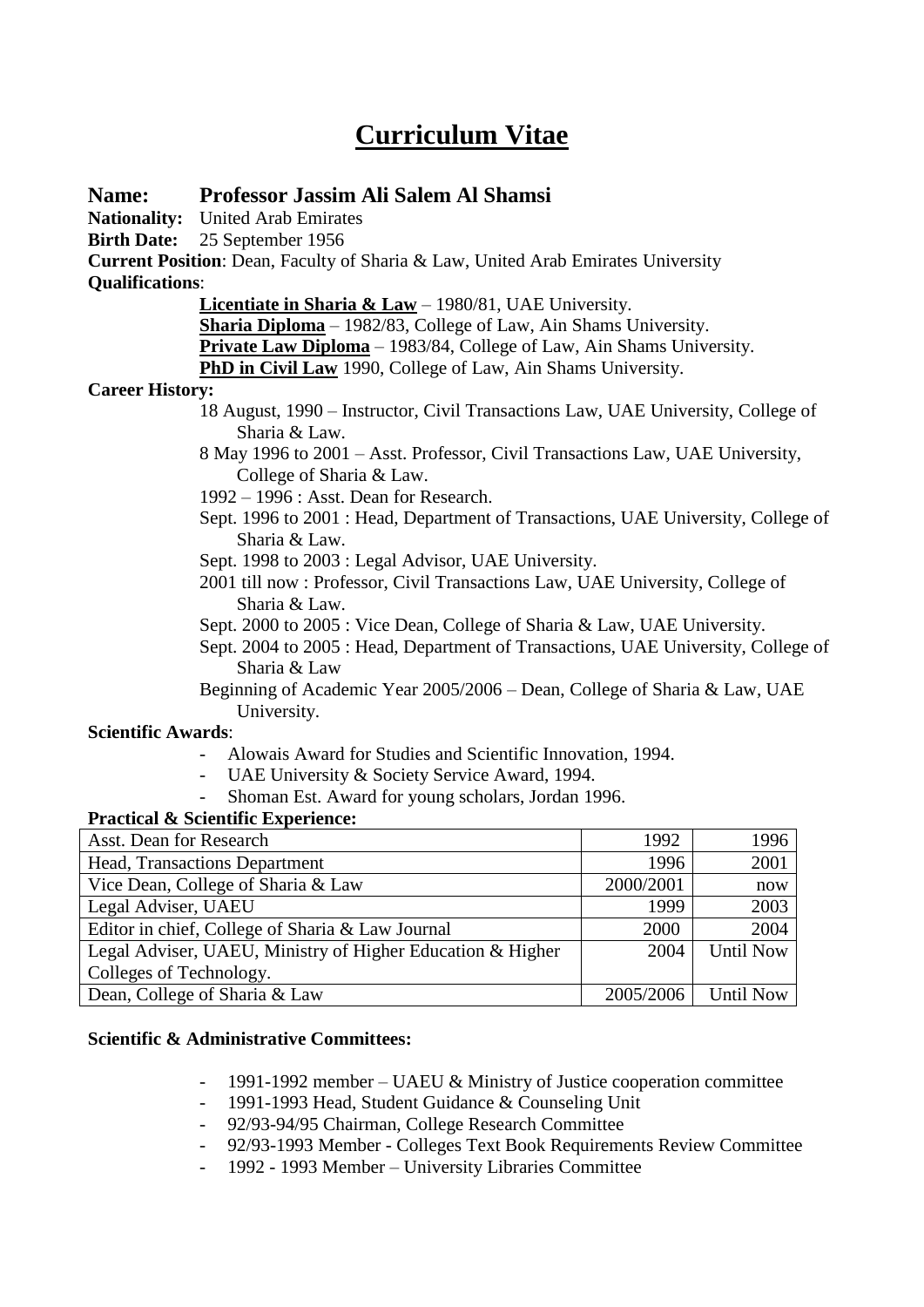| $\qquad \qquad -$        | 1997 - 1998 Member – College Data Base Committee                              |
|--------------------------|-------------------------------------------------------------------------------|
|                          | - Until now - Member - College Board                                          |
|                          | 2000 - Until now - Member, TA Candidates Personal Interview Committee         |
|                          | 2000 – Until now – Member, College Development Committee                      |
|                          | 2000 - 2002 - Member, College TA committee                                    |
|                          | 2002 - Until now - Chairman, College TA Committee                             |
| $\overline{\phantom{a}}$ | 2000 – Until now – Chairman, College Scientific Journeys Committee            |
| $\qquad \qquad -$        | 2000 - 2002 Deputy Chairman, College Budget Committee                         |
|                          | 2002 – Until now – Chairman, College Budget Committee                         |
|                          | 2000 – Until now – Member, Transactions Dept. Promotions Committee            |
|                          | 2002 - 2004 - Member, College Promotions Committee                            |
|                          | 2004 - Until now - Chairman, College Promotions Committee                     |
| $\overline{\phantom{a}}$ | 2004 – Until now – Chairman, College Moot Court Committee                     |
| $\overline{\phantom{a}}$ | - Chairman, College bylaw and organizational structure<br>2004                |
|                          | formation committee                                                           |
|                          | 2003/2004 Chairman, College Practical Training Preparation Committee          |
|                          | - Coordinator, college moot court establishment committee                     |
|                          | Coordinator, college buildings construction plan within the                   |
|                          | new UAEU campus                                                               |
|                          | 2002 – Until now – Chairman, College Outstanding Accomplishment Awards        |
|                          | committee                                                                     |
| $\overline{\phantom{0}}$ | 2002 – until now – Chairman, College direct purchasing committee              |
|                          | 2000 - until now - Member, College Teaching Innovation Projects Evaluation    |
|                          | committee                                                                     |
| $\overline{\phantom{a}}$ | 2000 – until now – Member, College Graduate Studies Committee                 |
|                          | 91-94 - 2000 - Member, UAEU Student Discipline Committee                      |
| $\overline{\phantom{a}}$ | 99/2000 until now - Member, UAEU TA Discipline Committee                      |
| $\overline{\phantom{a}}$ | 1999/2000 until now - Member - University Libraries Committee                 |
|                          | 2000/2001 until now - Member, University Instructors Discipline Committee     |
| $\qquad \qquad -$        | 27-28/12/94 – Member, Organizing Committee, Family Rights Conference          |
|                          | organized by the college.                                                     |
| $\overline{\phantom{0}}$ | 21-23/12/96 - Member, Organizing Committee, Collective Ijtihad Conference     |
|                          | organized by the college.                                                     |
|                          | 5-5/5/98 - Member, Organizing Committee, Medicine & Law Conference            |
|                          | organized by the college.                                                     |
|                          | 6-7/12/98 - Member, Organizing Committee, Consumer Protection Conference      |
|                          | organized by the college.                                                     |
| $\overline{\phantom{a}}$ | 1996 – 1997 Member, College Student Exam Results Review Committee             |
|                          | 200/2001- until now - Member, University Student Academic & Cultural Trips    |
|                          | 2000 – until now – Member, Job Ethics Course Preparation Committee            |
|                          | 2000 – until now – Member, University Arabisation, Authoring, Translation and |
|                          | <b>Publication Committee</b>                                                  |
| $\overline{\phantom{a}}$ | 1998 – 2002 – Member, University Social Club                                  |
|                          | 2000 - until now - Member, University Academic Publications Board             |
|                          | 92/93 – 93/94 – Member, University Graduate Studies Committee                 |
|                          | 92/93 - 94/95 - Member, University Summer Practical Training Committee        |
|                          | 92/93 - 1994 - Member, University Academic Development Committee              |
|                          | - Member, University Intellectual Property Rights Committee<br>92/93          |
|                          | 1994 – 1995 – Member, Exam Infringements Investigation Committee              |
| $\qquad \qquad -$        | 1990 – 95/96 – Associate Member, University Investigation Committee           |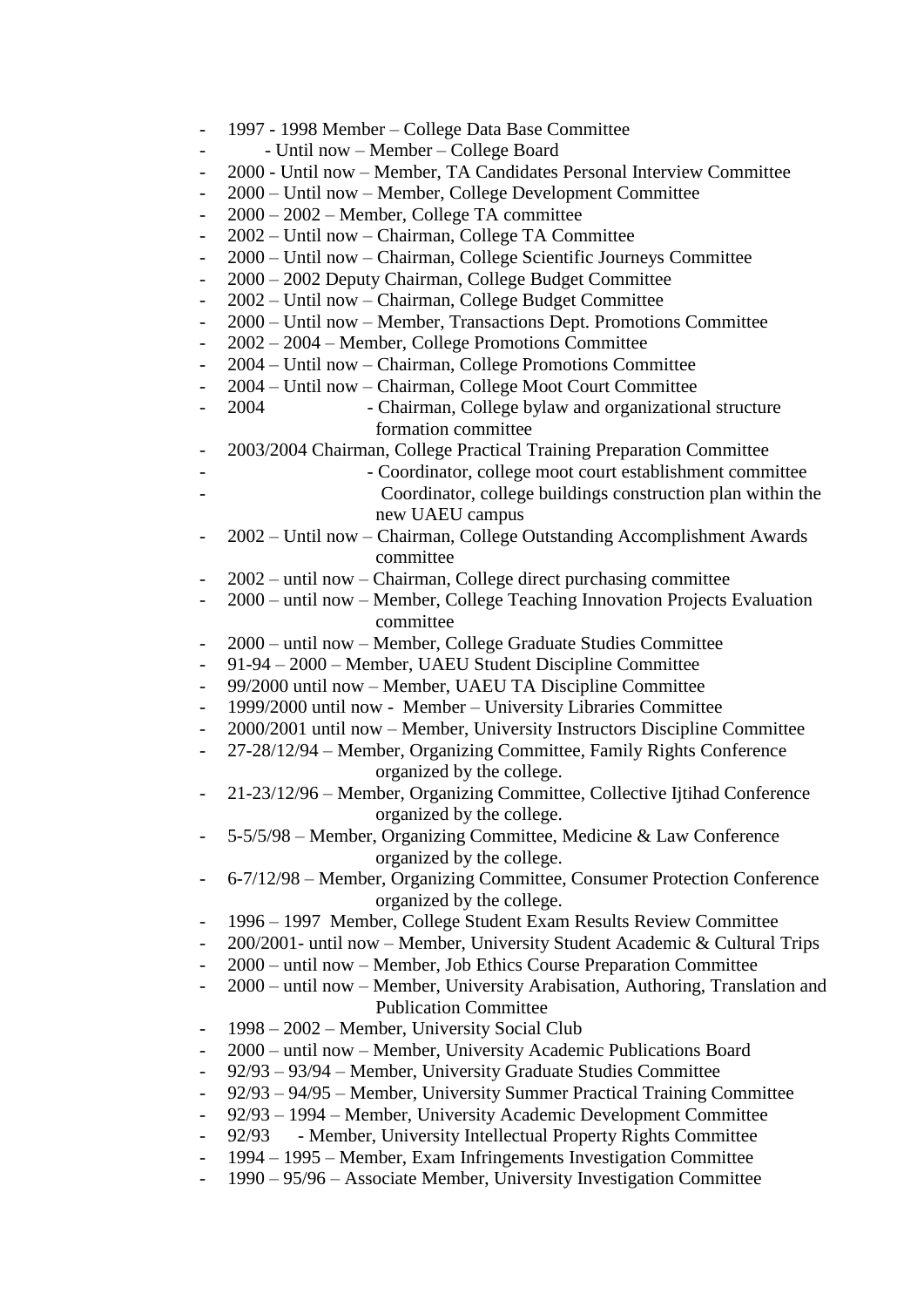- 2000 2003 Member, University Committee for Printing & Publishing Faculty Members authored works
- 2000 2003 Member, University Academic Publication Policy Making **Committee**
- 2003 Chair, Preparation Committee for the transfer of Islamic Studies Department to College of Sharia & Law
- 1997 until now, Carrying out investigation university wide.
- until now, Supervision of two female TA's in Civil Law within the Department
- until now, Supervision of two male TA's in Personal Status within the Department
- 2003/2004 Chair, College Curriculum Committee

#### **External Activities:**

- 1. 1991/92 till now : Board member, Judicial Training Institute, Ministry of Justice.
- 2. 1993/1994 1995 : Advisory Board member, Contractors Association, Dubai
- 3. 1993 2001 : Advisory Board member, Social Affairs Magazine
- 4. 1995 Legal Expert Selection Committee member, Alain Municipality
- 5. 1995 till now: Board Member, Adalah journal published by Ministry of Labor.
- 6. 1997 1999 Laws amendment committee member, Ministry of Justice (Civil Transactions Law and Civil Procedures Law).
- 7. 2001-2002 Member, Civil Procedures Law amendment committee, Ministry of Justice.
- 8. 1997 till now: Member, Fatwa and legitimacy control committee, Abu Dhabi Islamic Bank.
- 9. Until now: Member of Lawyers Association.
- 10. Until now : Member of the technical committee, Lawyers Association
- 11. 2000 2001 Member, Child Protection Law scheme
- 12. Practicing Advocate & Legal Advisor in UAE.
- 13. Arbitrator, Dubai International Arbitration Centre.
- 14. Arbitrator, Abu Dhabi Chamber of Commerce & Industry
- 15. Referee many academic and professional journals.
- 16. Referee Abu Dhabi Commercial Reconciliation & Arbitration Center.
- 17. Providing Consultations to Islamic International Chamber
- 18. Member, Accounting & Auditing Organization for Islamic Financial Institutions
- 19. Arbitrator, GCC Council.
- 20. Evaluator for many promotion researches for faculty members.
- 21. Member of Mster Thesis Discussion Board for many students.
- 22. Member of the supervision committee of the election of the Board of Abu Dhabi Chamber of Commerce and Industry, resolution no. 25/2005 of H.H. Sheikh Mohammed Bin Zayed Al Nahyan, Abu Dhabi Crown Minister, President of Abu Dhabi Executive Council.
- 23. Chair, Business Women Council Election Board, 2005
- 24. Chair, Business Women Council Election Board, 12.01.2008.
- 25. Member for many legislative Authorities in Several Islamic Banks & Firms.
- 26. Member of Board for the International Association of Law Schools (IALS), USA, April 2011.

#### **Scientific Conferences & Seminars:**

**Participated in many conferences and seminars, few of which are listed below:**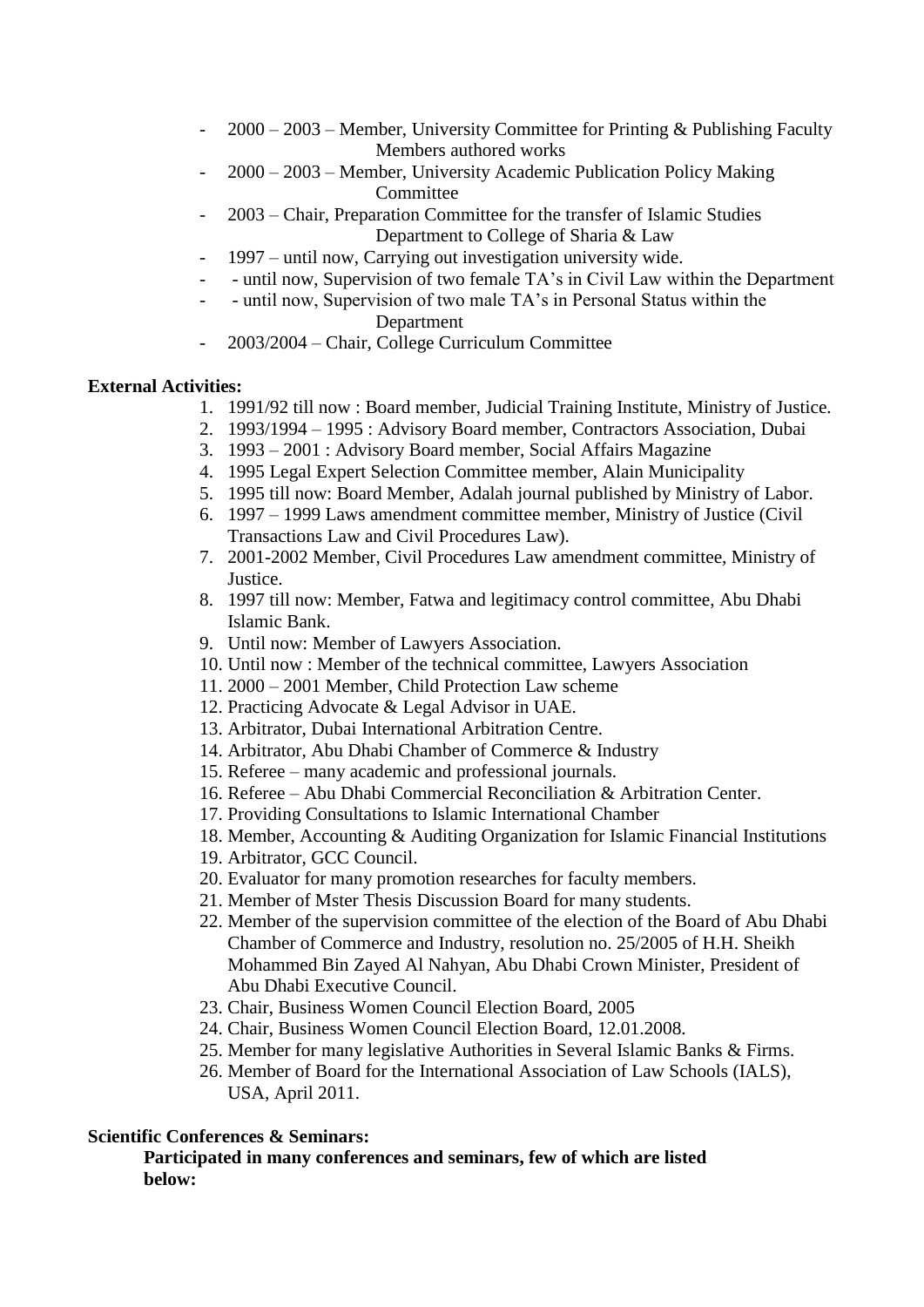- Seminar on intellectual property rights, Emirates Authors Union, 2-3 October 1991
- Open Discussion Seminar on Archeology Law, Sharjah, Cultural Centre
- Seminar on Administrative Bylaws concerning Student Discipline, University Hostels 1992
- Rights and Obligations of UAEU female student, Female Campus, 23 November 1992.
- The first conference on security and safety in the construction industry CONSEC 1993
- Seminar on Most Important Jurisprudential Stipulations on Personal Status, organized by Jurists Association, Cultural Centre, Abu Dhabi
- Seminar on "Towards a Unified Jurisprudential and Legal Education", College of Sharia & Law, Alain 20-22 March 1994
- Seminar on "Dialogue on Labor and Social Affairs Issues", Ministry of Labor, Abu Dhabi 27-29 April 1993
- Seminar organized by Egyptian International Law Union & UNICEF, 8-9 April 1984, Alexandria, Egypt
- Seminar on encouraging teaching of intellectual property laws, organized by WIPO 26-27 April 1994, Cairo, Egypt
- Seminar on Intellectual Property Laws and related concepts and practices, Ministry of Information, Abu Dhabi, 9-11 May 1994
- Seminar on Intellectual Rights of Authors, Dubai 24 August 1994
- International Day on Human Rights Women's Rights, organized by Jurists Association in cooperation with Women's Union
- Conference on: "Arab Family in a changing Society", Ladies Union, UAE, 10-14 Dec. 1994.
- Seminar on: Legislations on Females in UAE, UAE Socialists Association, 22 Dec. 1994.
- Seminar on: "Family Rights Under Contemporary Facts", College of Sharia & Law, Alain, 27-28 Dec. 1994.
- Seminar on: Teaching law according to Qatar Society requirements, College of Sharia & Islamic Studies, Qatar University 23-26 Dec. 1995.
- Seminar on "Islamic Waqf", College of Sharia & Law, Alain, 6-7 Dec. 1997.
- Conference on "Challenges facing Islamic Nation in the next century", UAE University, 20-22 Dec. 1997.
- First Gulf Conference on : Human organs transplantation, Abu Dhabi, 17-19 Dec. 1998.
- Seminar on "Working Mothers Rights & Obligations", Ladies Union, Abu Dhabi, 17-19 Feb. 1998
- Seminar on Islamic Banks : Recent developments and future directions, Emirates Institute for Banking & Financial Studies, Sharjah 25 March 1998.
- Conference on: "Confusion on Cloning", Dubai Police, 4-5 April 1998
- 1<sup>st</sup> Marriage Fund Establishment Conference "Towards a Solid & Stable Family", Abu Dhabi, 27-29 Oct. 1998.
- Conference Organized on the occasion of the  $5<sup>th</sup>$  Anniversary for Egyptian Civil Codification, Cairo, Egyptian Ministry of Justice, Cairo 14-16 April 1998.
- Conference on "Medicine & Law", College of Sharia & Law, Alain, 3-5 May 1998.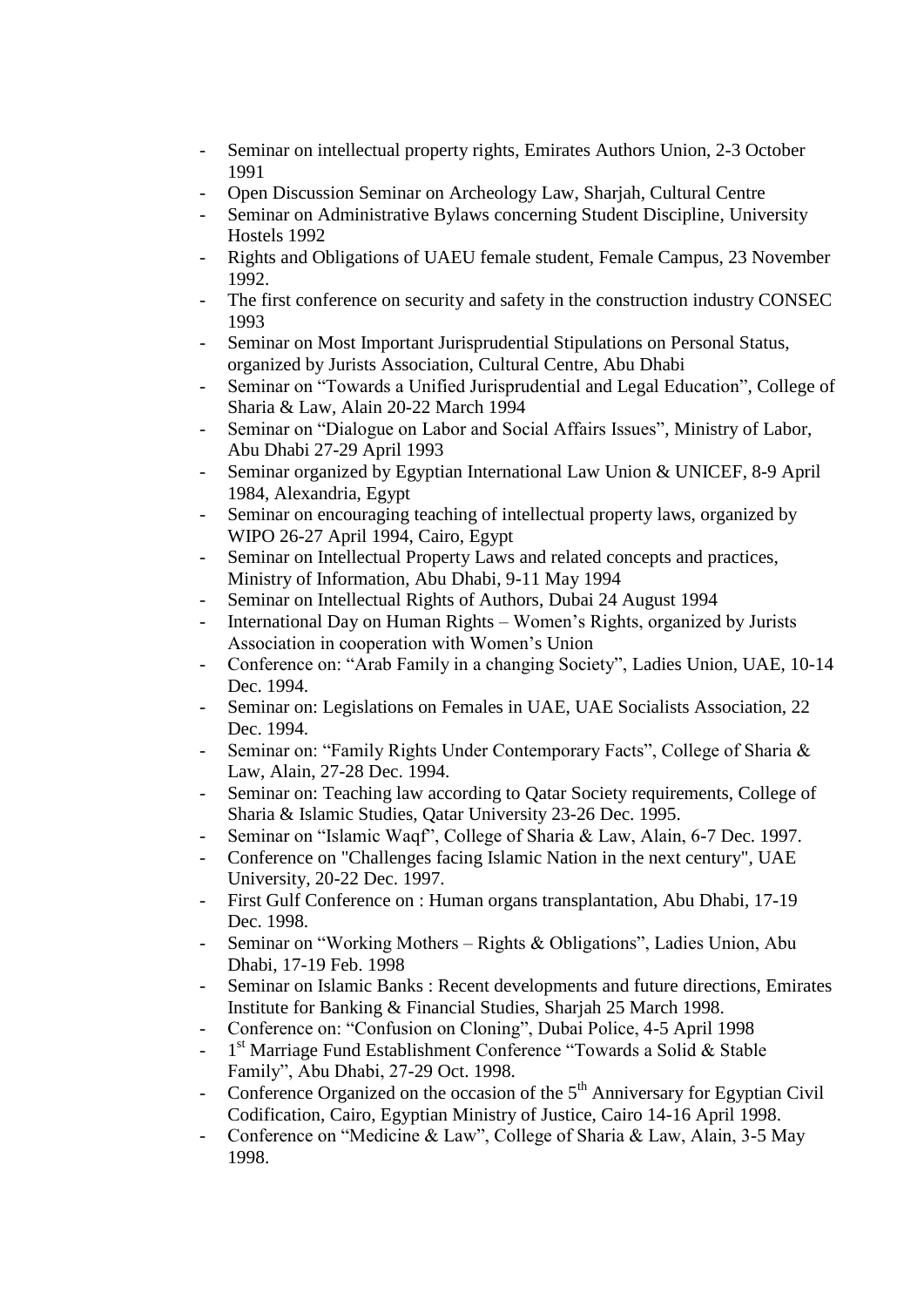- Seminar on "Current Aspects & Future Prospects of Scientific Research on Humanities in the Arab World, UAEU College of Humanities, 10-12 May 1998.
- Conference on "Population Issues & Their Effects on Gulf Families Aspects", Marriage Fund, Abu Dhabi
- Seminar on Arbitration in Oil & Energy contracts, Center for Reconciliation  $\&$ Commercial Arbitration, Abu Dhabi, 13-14 Oct 1998.
- Seminar on "Consumer Protection In Sharia & Law", College of Sharia & Law, Alain, 6-7 Dec. 1998
- Seminar on "Ijtihad In Islam", Ministry of Awqaf, Sultanate of Oman, 12-14 Dec. 1998.
- Seminar on "Child Protection In Islam and Specialized Foundations", College of Sharia, Sharjah University, 16-17 Dec. 1998.
- Seminar on "Towards and New Concept of Submission Contracts and their relation with Consumer Protection", Consumer Protection Society, Sharjah, 18 March 1999.
- Scientific Conference on: "Islamic Financial Transactions (Albarakah's 16<sup>th</sup>) Seminar)
- International Conference on: "Woman & Family Issues between Islamic Principles and Positive Laws Handling", Supreme Islamic Board, Algeria 11-13 October 1999
- Conference on: Arab consumer under globalization, Emirates Consumer Protection Society, 26-27 Feb 2000.
- Seminar organized by Sharia & Law Society (Females) in cooperation with Youth Care & Activities Department, Females Campus, Alain, 20 Feb 2000.
- Seminar on "The concept of Right between Sharia & Law", College of Sharia, Sultanate of Oman, 2-4 April 2000.
- International conference on "Vocational Responsibility", Beirut Arab University, 3-5 April 2000.
- Conference on : Law, Computer & Internet, College of Sharia & Law 1-3 May 2000.
- Seminar of "Dallah Albarakah", Damascus, Syria, October 2000.
- Seminar on "Banks Letter of Guarantee Contemporary Jurisprudential Perspective for Adaptation & Alternatives", Abu Dhabi Islamic Bank, Abu Dhabi, 2000.
- International Conference on "e-commerce and lack of legislations", Ajman University, Ajman, 15 November 2000.
- <sup>-</sup> 3<sup>rd</sup> Meeting of Sharia, Law & Islamic Studies Colleges Deans of GCC Universities, Mecca, 23-24 Muharram 1422H.
- 13<sup>th</sup> Public Conference on "Renovation In Islamic Thought", Supreme Council for Islamic Affairs, Cairo, 31 May to 3 June 2001.
- Conference On: "Common Denominators between Islamic Sharia General Principles, Arab Countries Laws on one part and General Principles of French Law on the other part", Beirut, Lebanon, 4-6 October 2001.
- Seminar on: "Organizational & Legal Issues for electronic communication", Ministry of Justice, Kuwait 4-6 November 2001.
- Conference on: Legal data processing in  $21<sup>st</sup>$  century and their challenges, modern communication technologies and data access.
- International Conference on: "Accomplishments of The Custodian of The Two Holy Mosques", King Saud University, 11-14 November, 2001.
- 13<sup>th</sup> Session of Islamic Jurisprudence League, Kuwait, 22-27 Dec. 2001.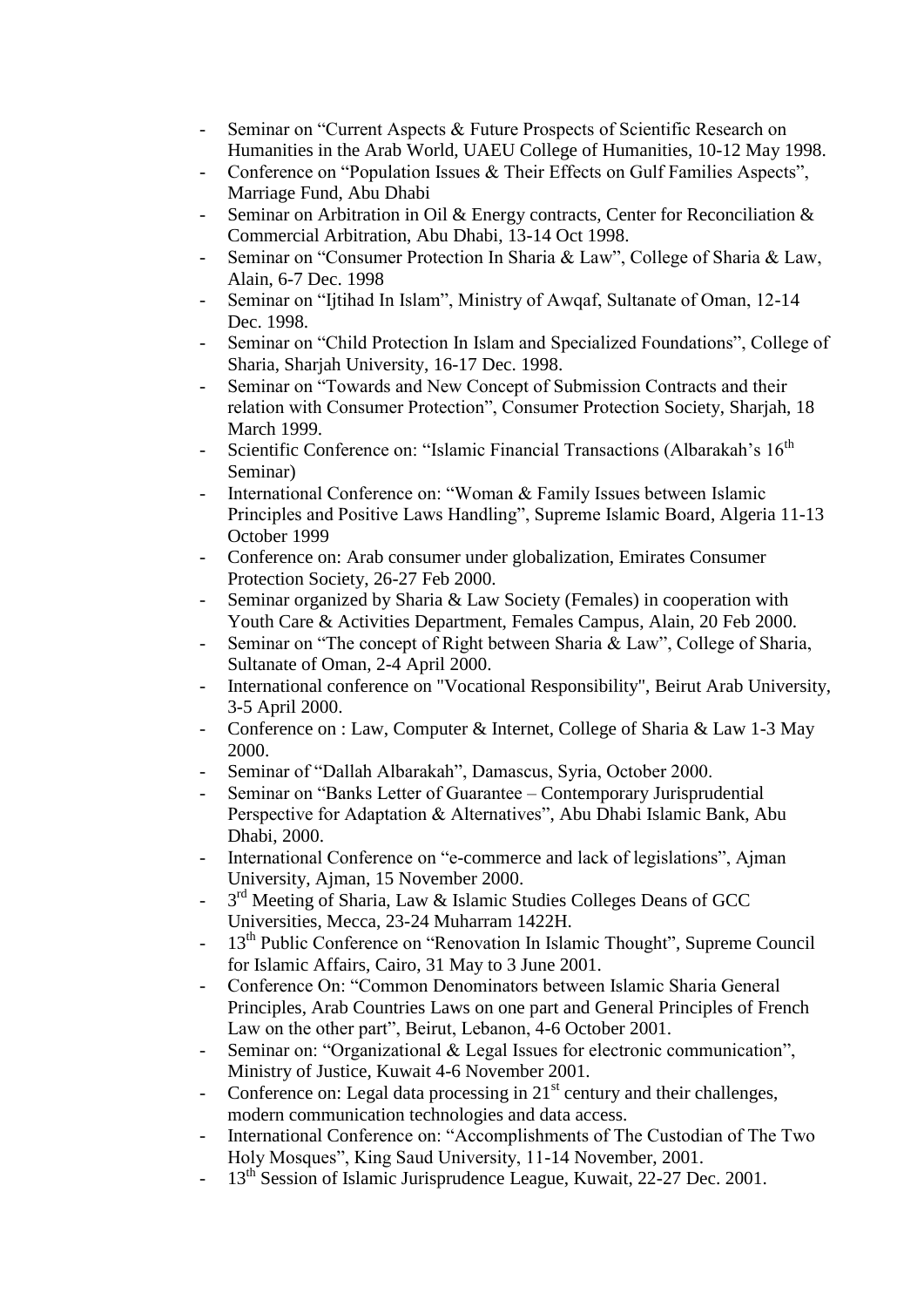- 4th Meeting of Sharia, Law & Islamic Studies Colleges Deans of GCC Universities, UAEU, 8-9 April 2002.
- 14<sup>th</sup> Conference of Islamic Affairs Supreme Council, Cairo, 20-23 May 2003.
- 14<sup>th</sup> Session of Islamic Jurisprudence League, Doha, 11-16 Jan. 2003
- Conference on: "Towards Arab Strategy for Arab Family", Doha, Dec. 2002.
- Workshop organized for Sharia & Law Society (Females) Students, Female Campus, 24 March 2003.
- Seminar on "Partnership Contracts and e-transactions", Alain Chamber of Commerce & Industry, 24 March 2003
- 5th Meeting of Sharia, Law & Islamic Studies Colleges Deans of GCC Universities, Almadinah Almunawwarah University, 8-9 April 2003.
- Seminar on "Islamic Banks", College of Sharia, Sharjah
- 4<sup>th</sup> Annual Research Conference of UAEU, Intercontinental Hotel, Alain, 27-29 April 2003
- Regional Forum on: "Judicial System in the Middle East", Kingdom of Bahrain, 15-17 September 2003.
- Conference on: "Unity of Islamic Nation in the  $21<sup>st</sup>$  Century: Chances & Challenges", Kuala Lumpur, Malaysia, 1-2 October 2003.
- Accounting Seminar organized by Accounting Department of College of Management & Economics, UAEU, Dubai, 21 October 2003.
- Scientific Seminar of Civil Defense Day organized by Civil Defense Administration, Alain, UAEU Social club, 6 March 2004.
- College of Sharia & Law conference on e-banking between Sharia & Law, Dubai, May 2003.
- Conference on: "Legal Liabilities of Professionals", organized by College of Law, Sharjah University, Sharjah, 3-5 April 2004.
- $-$ 4<sup>th</sup> Annual Research Conference of UAEU, Rotana Hotel, Alain, 25-27 April 2004
- Conference on: e-commerce, Yarmook University, Jordan, 12-14 July 2004.
- Conference on: "Guidance", Sana'a, Republic of Yemen, 20-23 June 2004.
- 15<sup>th</sup> Session of Islamic Jurisprudence League, Dubai, 2004.
- Official Trip with UAEU Vice Chancellor, Bahrain, 28-29 Dec. 2004.
- Consultation Tour in US Law Schools in various US Universities, Washington DC 20 February to 4 March 2005
- Conference on Private Sector Role in development, legal aspects, Kuwait University, 8-9 March 2005.
- 16<sup>th</sup> Session of Islamic Jurisprudence League, Dubai, 9-14 April 2005, Dubai
- Conference on "Islamic Financial Institutions", College of Sharia & Law, UAEU 8 – 10 May 2005.
- $17<sup>th</sup>$  Conference of Islamic Affairs Supreme Council on "Humanity of Islamic Civilization", Cairo, Egypt 17 – 20 April 2005.
- Municipalities General Secretariat Forum 2005
- 5<sup>th</sup> Conference of Sharia Bodies of Islamic Financial Institutions, Bahrain, 19-20 November 2005.
- Form on "Teaching Intellectual Property in Arab Countries", Beirut, Lebanon, 23– 25 November 2005.
- UNISCO Global Gathering "Form on Higher Education, Research and Knowledge", Paris, France 29 Nov. to 1 Dec. 2006.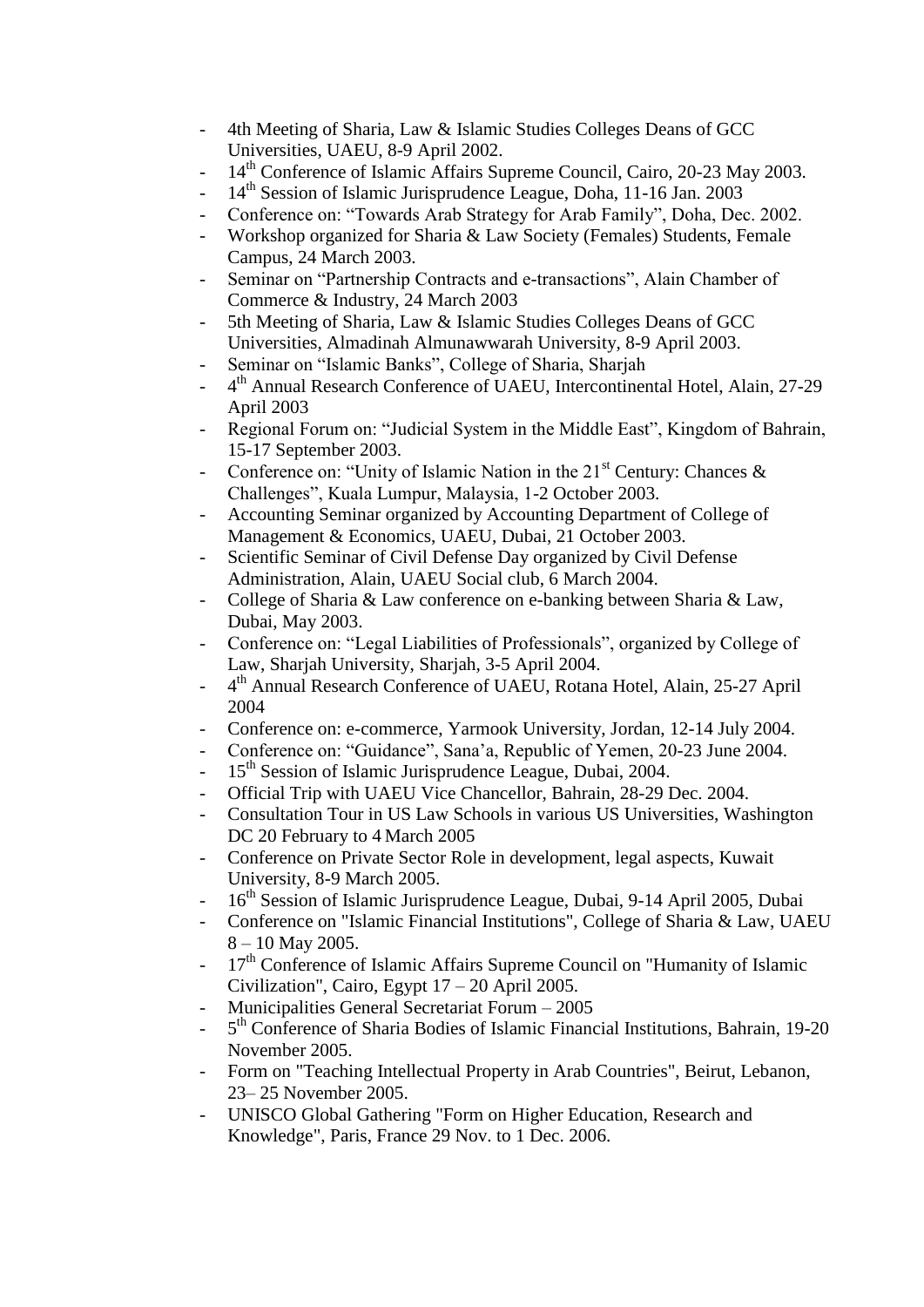- Seminar on "The Consumer and the Bank Loans", Consumer Protection Association, Sultanate of Oman, 4-6.12.2006, research paper on "Protecting the Consumer from the Commercial Loans' Interests: Requirements and Conditions".
- Conference on "Islamic Banking and Finance", Islamic University, Malaysia, 23-25.4.2007, research paper on "Micro and Medium Projects: UAE Experiment".
- "Distinguished Creative Leaderships Forum", Administrative Development Institute, Abu Dhabi, UAE, 30.4.2007, research paper and session management.
- "Arbitration Industry Conference", Bahrain, International Chamber of Commerce, 9-12.11.2007, research paper on " The Invalidity of Arbitration Judgment".
- NATO Briefings on "Post Cold War Transformations" and on "Istanbul Convention", attended within the UAE senior academics delegation, 12- 14.11.2007.
- Hearing Session in the Fatwa and Legislation Board of Dubai Securities' Market, Dubai; 18.03.2008.
- Lecture on "Proof and Modern Technological Means", Institute for Training and Judiciary Studies; Abu Dhabi; 18.03.2008.
- International Conference of Supreme Courts' Chairs, Abu Dhabi 23-24.3.2008. paper on "Shari'a as Source for Civil Transactions Law in the UAE".
- Scientific visit to the College of Law, Indian University, New Delhi, India; 4-8 April 2008.
- Conference on: "International Trading Transactions Law", Law School, Hamburg, Germany, 10-12 April 2008.
- Participating in the  $41<sup>st</sup>$  of the Council of Arab Universities Association, 13-16 April 2008.
- Chair of the Organizing Committee for the College's annul scientific conference in UAEU on "International Commercial Arbitration", 28-30 April 2008, in Abu Dhabi.
- Participating in Seminar on: "Evaluating Islamic Financial Products; the Methodology of legal Authority for Classification and Control", the Public Council for Banks and Islamic Financial Agencies, Jeddah, KSA, 5 September 2008.
- Participating in the 1<sup>st</sup> Meeting of the Planning Committee, International Law Schools Association, USA, 10-13 September 2008.
- Participating, on behalf of the UAEU Vice Chancellor, in the conference on: "Satellite Channels; Moral Challenges Facing Gulf Youth", Doha, Qatar, 2-3 November 2008, paper on: "Moral behavior of Policeman".
- Participating in the annual conference of the accounting  $\&$  auditing authority for the Islamic & financial firms, 10-11 Nov. 2008, Bahrain.
- Participating in a seminar on "The Role of Security in Stabilizing National Identity", Abu Dhabi Police Headquarter, 25-26 November 2008.
- Conference of Association of Arabic Universities, Kuwait 8-10 March 2009, representing the UAEU Vice Chancellor.
- Participating on a seminar on "Protection of Human Trafficking Victims", 21-22 April, 2009 Ministry of Interior, Abu Dhabi.
- Presiding a session in the Lawyers'  $1<sup>st</sup>$  International Annual Meeting in the Islamic Financial Industry, titled "Lawful challenges in the Islamic Financial Industry", 2 May, 2009, Jeddah, Saudi Arabia.
- Attending Conference on "The Leadership of Law Schools in a Challenging World" organized by the IALS, Australia, 23-29 May, 2009.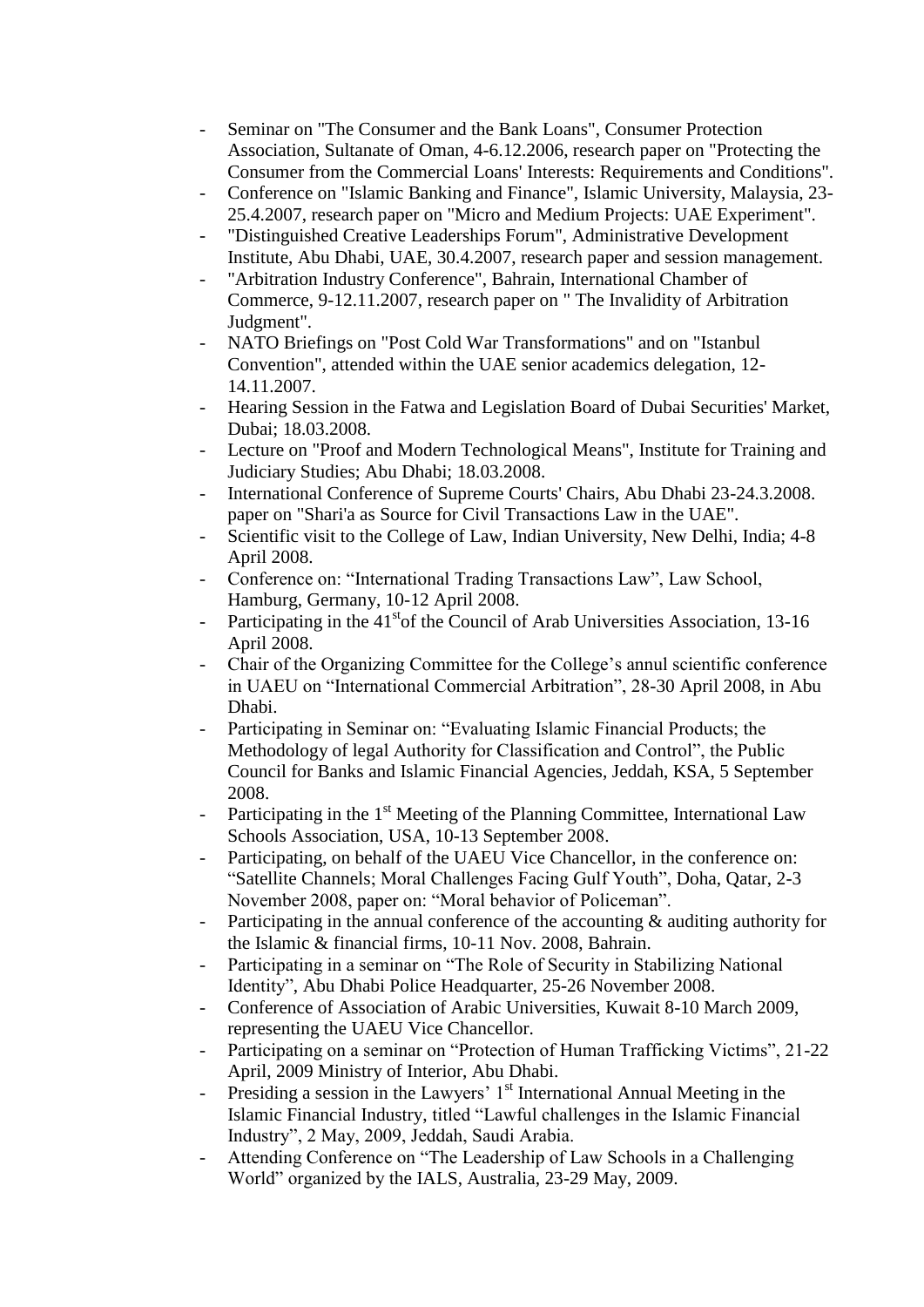- Attending World Justice Forum, Australia, 10-15 November 2009.
- Attending the Moot Court Competition in World Human Rights, Pretoria, South Africa, 8-12 December 2009.
- Conference on "Modifying UNCITRAL in Light of 30 Years of Experience, Beirut University, 15-17 April 2010.
- Attending Conference on "Horizons and Challenges of Modernizing Legal Environment for the Activation of Business and Investment in the Middle East and North Africa", Beirut, Lebanon, 22-23 Jan. 2010.
- Attending the World Day for Intellectual Property, Sharjah Chamber of Commerce and Industry, 26 April 2010.
- Attending and Participating in Conference on "Labor Law and Labor Market in the New World Economic System", Milan, Italy, 20-22 May 2010.
- Attending and participating in discussion session on "Continuous Legal Education for Lawyers in the GCC Countries", The Department of Legal Affairs, Dubai Government, 31 May 2010.
- Attending and participating in Conference on "Sharia and Legal Globalization" in Oxford, UK, 14-16 June 2010.
- Attending and participating in Conference on "The Rule of law" organized by the World Justice Project for Middle East and North Africa, 24-27 June 2010.
- Attending and participating in Legalizing Islamic Jurisprudence in Sharjah, 11- 16 November 2010.
- Giving lecture in Training and Judiciary Studies Institution in Sharjah, 16 November 2010.
- Attending the Annual Meeting of the AALS (The American Association for Law Schools), 5-10 January 2011.
- Giving lecture in Abu Dhabi Islamic Bank, 20 Jan., 2011.
- Attending and participating in Conference on "Managing Liquidity in Islamic Finance Service Industry, Istanbul, Turkey, 6-7 April, 2011.

## **Scientific Consultations, Studies & Research**:

- Consultation to Ministry of Justice concerning proposed legislation on Intellectual property.
- Consultation to the Chair, Arabisation, Authoring & Translation Committee of UAEU concerning translations of authors rights.
- Consultation to the Chairman, Arab Center for Security Studies & Training in Riyadh.
- Enquiry from a Moroccan concerning "Death:
- Concerning Proposed Civil Liability legislation.
- Concerning proposed Child Protection legislation in Sharjah.
- Consultation to Deputy Vice Chancellor, Student Affairs, UAEU.
- Provision of Legal Advice to the Union of UAE Chambers of Commerce  $\&$ Industry.
- Lecturing to College of Medicine & Health Sciences Students, Obstetrics & Gynecology Department UAEU, during the academic year 99/2000.
- Lecture on "Liability for Negligence by the physician" at Khalifa Ben Zayed Hospital, Ajman, on Ajman Medical District request.
- Commenting on Federal Law No.40/1993 concerning intellectual property and authors rights on request from Ministry of Information & Culture.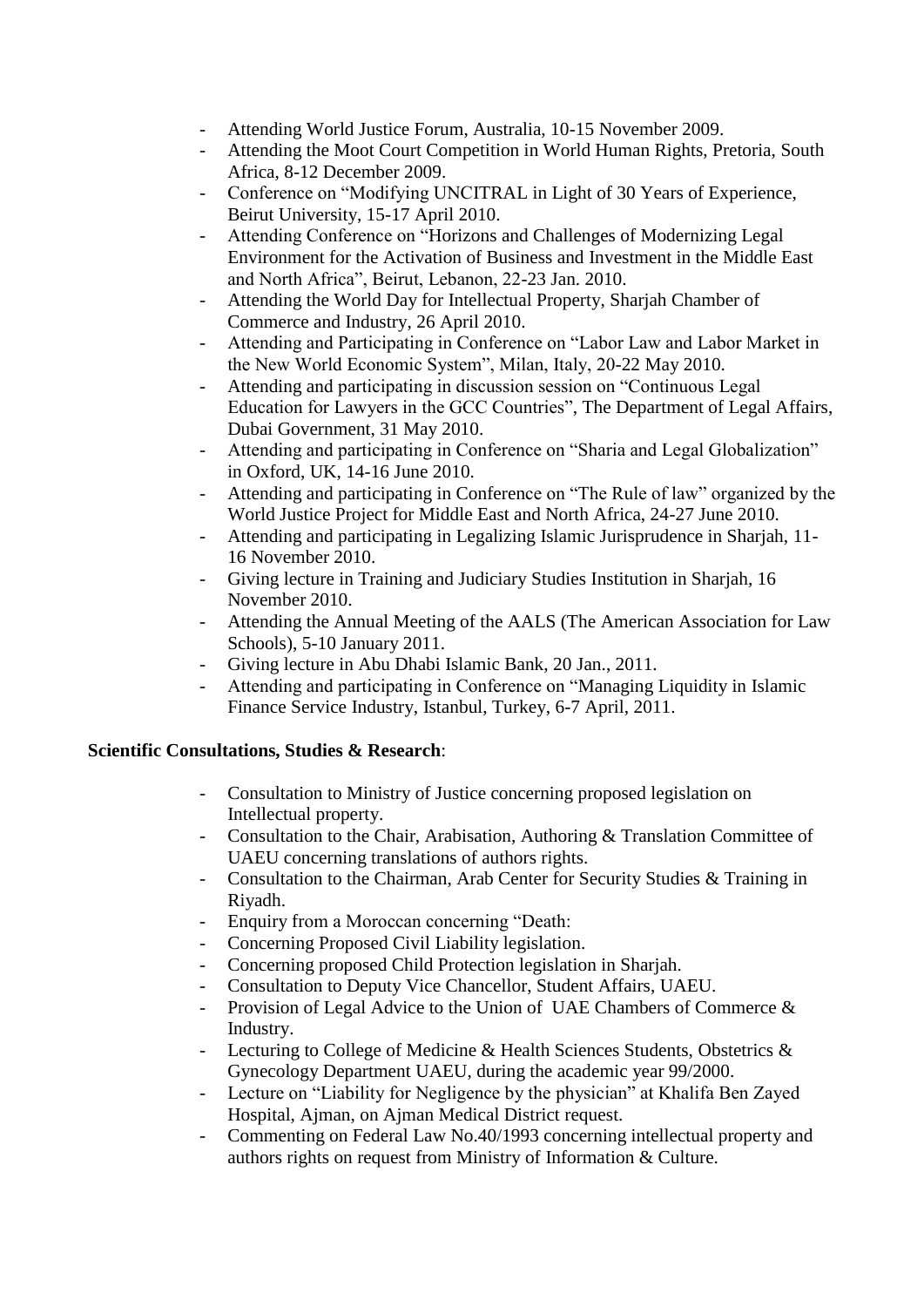- Discussion of a Masters Degree entitled "civil protection of the e-consumer in accordance with the provisions of Islamic Sharia laws and the positive law, Dubai Police Academy, October 2005.
- Discussion of a Masters Degree in Special Diploma entitled: "Sub-lease and waiver of lease – Comparative Study", Dubai Police Academy – 9 Nov. 2006.
- Chaired the committee discussing Masters Degree entitled: "Development of real estate procession system and its impact on new legislations: comparative study of real estate legislations in Palestine" written by Mahmoud Ahmad Kalloub, Dubai Police Academy, Tuesday 19 December 2006.
- Discussion of Master Degree entitled "The Possibility of Literary Damage Compensation: Comparative Study", College of Law, Sultan Qaboos University, Sultanate of Oman, 28.10.2007.
- Providing scientific opinion on the Draft UAE Report for Human Rights Council.

# **Scientific Works:**

**Wrote many academic books and research papers, the most important of which are:**

# **a. Research Papers**

- Breach of Seller's Obligation by reduction in the area of sold property (Comment on Supreme Court Judgment)
- Works covered by Author's Rights in accordance with Federal Law 40, 1992, Dirasat Journal published by UAE writers, 1992.
- Study on legislation of archaeology protection in Sharjah, 1992, Dirasat Journal published by UAE Writers, Sharjah.
- Convention in UAE codifications, Justice Journal, Ministry of Justice, Abu Dhabi, 1992.
- Legislative Policy concerning family in UAE, Jurists Association, UAE, 1994
- Contracting on absent property in light of Civil Transactions Law and Islamic Jurisprudence, Sharia & Law Journal, UAEU, 1994.
- Legislative Policy concerning family in Kuwait, Justice Journal, Abu Dhabi.
- Commenting on Child Protection Agreement, Social Affairs Journal, UAE.
- Civil Transactions Jurisprudence (Memorandums on Sale Contract), College of Sharia & Law, UAEU, 1994.
- Family Stipulations and AIDS, Islamic Jurisprudence League, 1995.
- Human Organs Transplantation in UAE Law, Legal & Economical Research Journal, Alexandria University, 1995.
- Convention in Private Law of UAE, Journal of Law, Kuwait University.
- Securities emanating from the transfer of AIDS in UAE Judicature (Comment on Abu Dhabi Court of Appeal judgment). Legal & Economical Research Journal, Mansoorah University College of Law, 1995.
- Infection with AIDS, Journal of Sharia & Islamic Studies, Kuwait University.
- Selling things realized in future, Sharia & Law Journal, UAEU, 96/97.
- Indemnity for labor's death in accordance with labor law and legislations on responsibility for harmful acts and blood money, Sharia & Law Journal, UAEU, 97/98.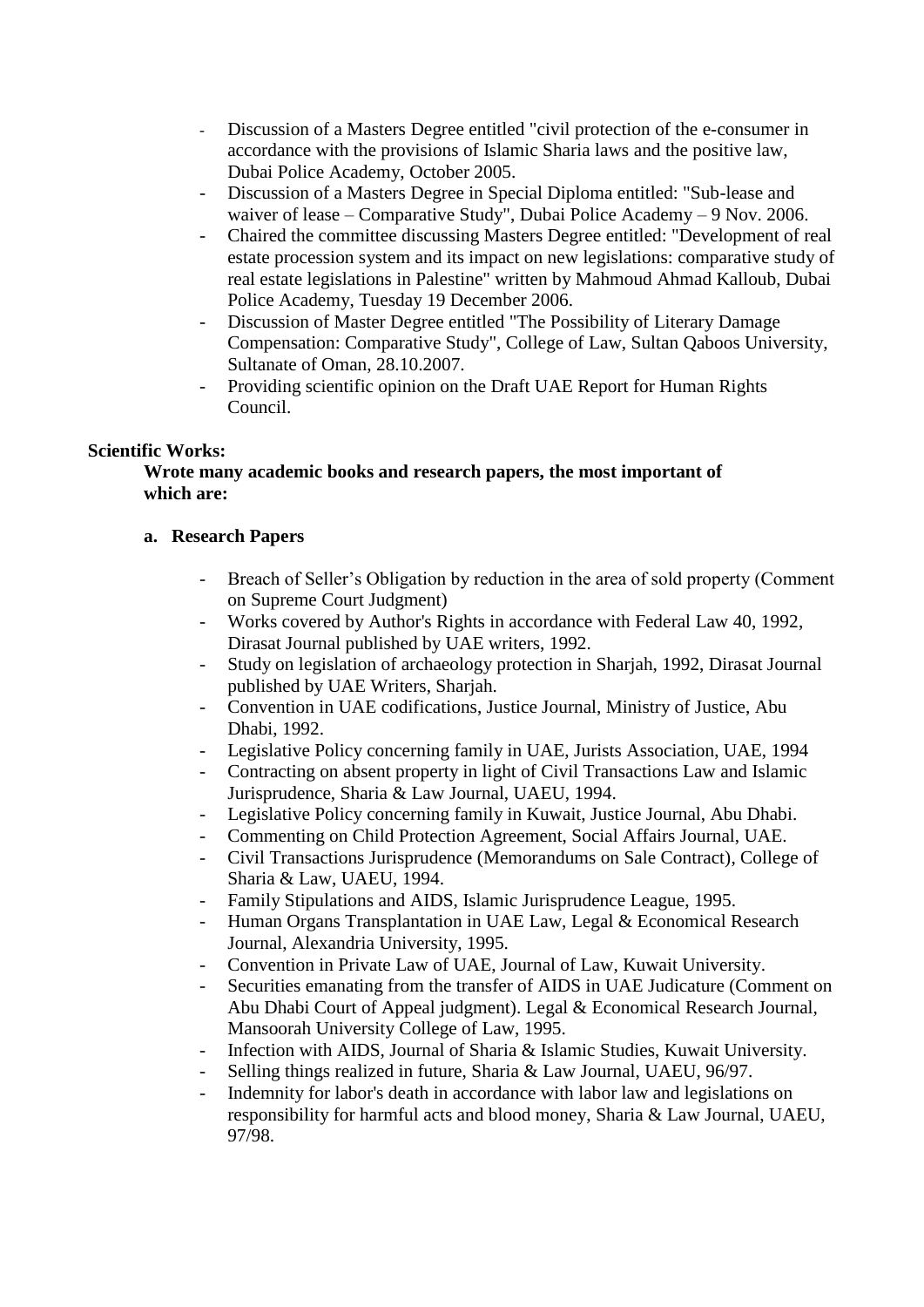- Comment on Dubai Court of Appeal judgment: Not allowing the sale of third party possessions by the real owner, Legal Studies Journal, College of Law, Asyoot, 1997/1998.
- Extent of Egyptian Civil Law Effects on U.A.E's Civil Transactions Law, Justice Journal, Ministry of Justice, Abu Dhabi, 1999.
- Interpretation of Civil Transactions Law according to Principles of Fiqh and Jurisprudential Rules, Legal & Economical Sciences Journal, Ain Shams University, January/July 1998 issue.
- The role of Islamic Sharia and Jurisprudence as a source of Emirates Civil Transactions Law, Journal of Law, Kuwait University, 1999.
- Civil Protection for the buyer of commodities publicized on TV, Legal & Economical Sciences Journal, College of Law, Ain Shams University, January to July 1998 issue.
- Subjecting Obligations for currency rates fluctuations, Security & Law Journal, Dubai Police College, 2000.
- Decreasing partnership ending with property ownership, Journal of Law, Kuwait University, 2001.
- Details of arbitration decision substantial data having effect on it, procedures of attesting the decision in light of UAE judicial legislations and stipulations, International Arbitration Journal of Dubai Chamber of Commerce & Industry, 2004.
- Consumer Protection. A need for integrated legislation. Research paper submitted to the General Secretariat of Municipalities in UAE.
- Special Security for Construction Contractors and Engineers in UAE Civil Transactions Law. Arabic Journal for Jurisprudence and Judiciary; the Technical Secretariat of the Board of Arab Ministers of Justice, Arab League, Legal Department, 32.
- Protecting the Consumer against the Extra Loan Interests (Terms and Requirements). Economic Horizons Journal, Center for Research & Authentication, Vol. 28 No. 109, 2007 (1).

## **b. Books**

- Contract of sale in UAE civil transactions law comparative study with Islamic jurisprudence.
- General Theory of Law comparative study with Islamic Jurisprudence.
- Theory of Right comparative study with Islamic Jurisprudence.
- Studies in Civil Transactions Law of UAE.
- Security of confrontation and payability comparative study between UAE's transactions law, Islamic Jurisprudence and Egyptian Civil Law, PhD dissertation.

# **Specialized Training Courses:**

- Preparation and organizing or a course in Islamic penal jurisprudence for judges and prosecutors of Abu Dhabi courts of law, in cooperation with Ministry of Justice during the period from 12/1993 to 2/1994.
- Participation in a training course about "Rights and Obligations of Workers in light of federal labor law" held at Dubai Tutorial Exteriors Centre during the period 17 – 19 March 1998.